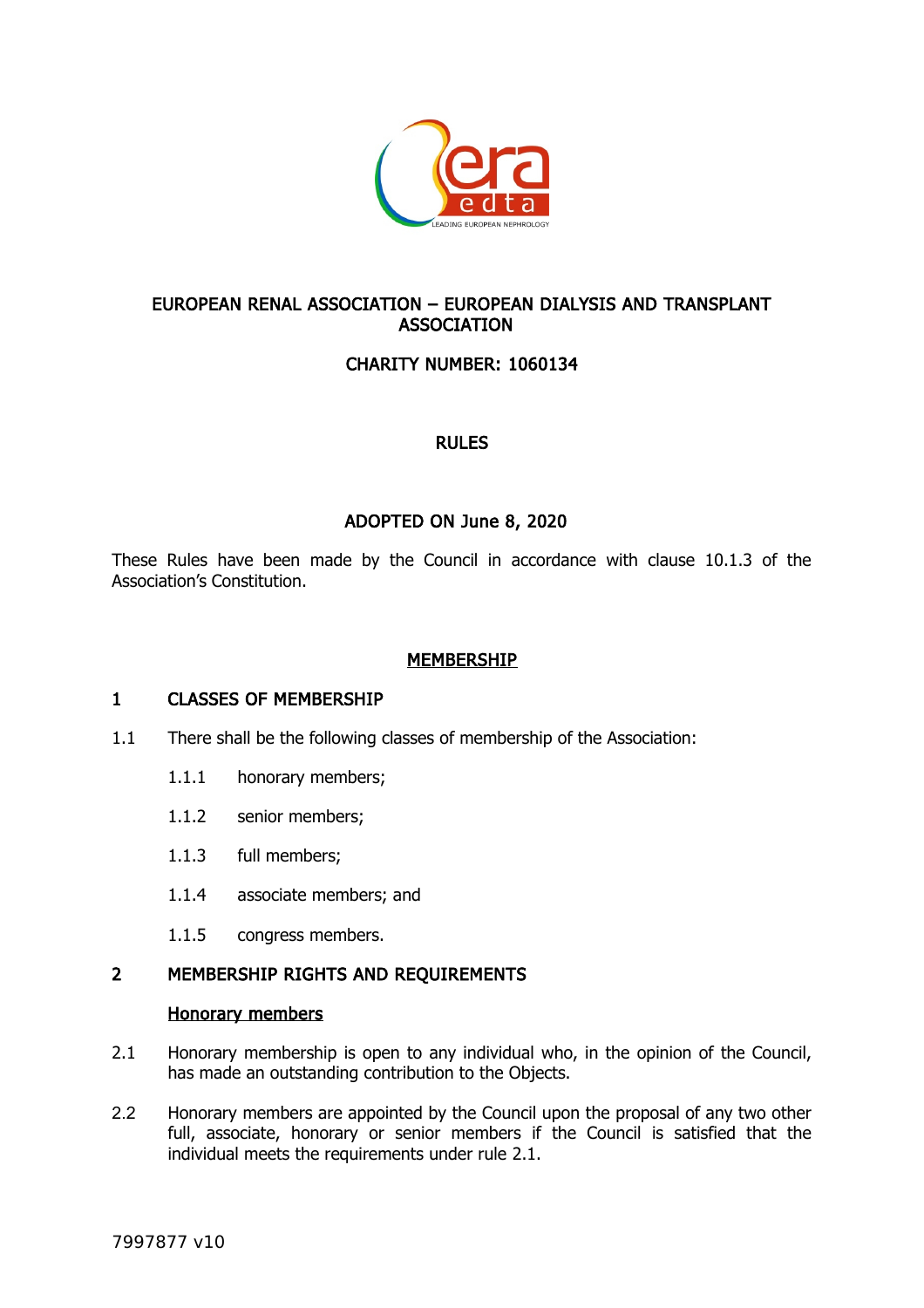- 2.3 Honorary members:
	- 2.3.1 may attend and speak at any General Assembly;
	- 2.3.2 if they were formerly full members (but not otherwise), may vote at any General Assembly;
	- 2.3.3 cannot be elected to the Council;
	- 2.3.4 may be elected to any committee or working group of the Association;
	- 2.3.5 are not required to pay an annual membership fee; and
	- 2.3.6 are entitled to:
	- (a) receive information about the activities of the Association;
	- (b) congress membership without paying any congress membership fee; and
	- (c) receive a complimentary subscription to the Journal.

#### <span id="page-1-0"></span>Senior members

- 2.4 Senior membership is open to any individual who is a full or associate member and has been for at least 15 consecutive years and who has by reason of age retired from professional practice.
- 2.5 Senior membership will be granted upon the request of any individual where the Council (or any third party with delegated power to admit members) is satisfied they meet the requirements under rule [2.4.](#page-1-0)
- 2.6 Senior members:
	- 2.6.1 may attend and speak at any General Assembly;
	- 2.6.2 if they were formerly full members (but not otherwise), may vote at any General Assembly;
	- 2.6.3 cannot be elected to the Council;
	- 2.6.4 may be elected to any committee or working group of the Association;
	- 2.6.5 are not required to pay an annual membership fee; and
	- 2.6.6 are entitled to:
	- (a) receive information about the activities of the Association;
	- (b) congress membership at a reduced congress membership fee (as determined by the Council);
	- (c) receive on request print copies of the Journal at production cost (as determined by the Council); and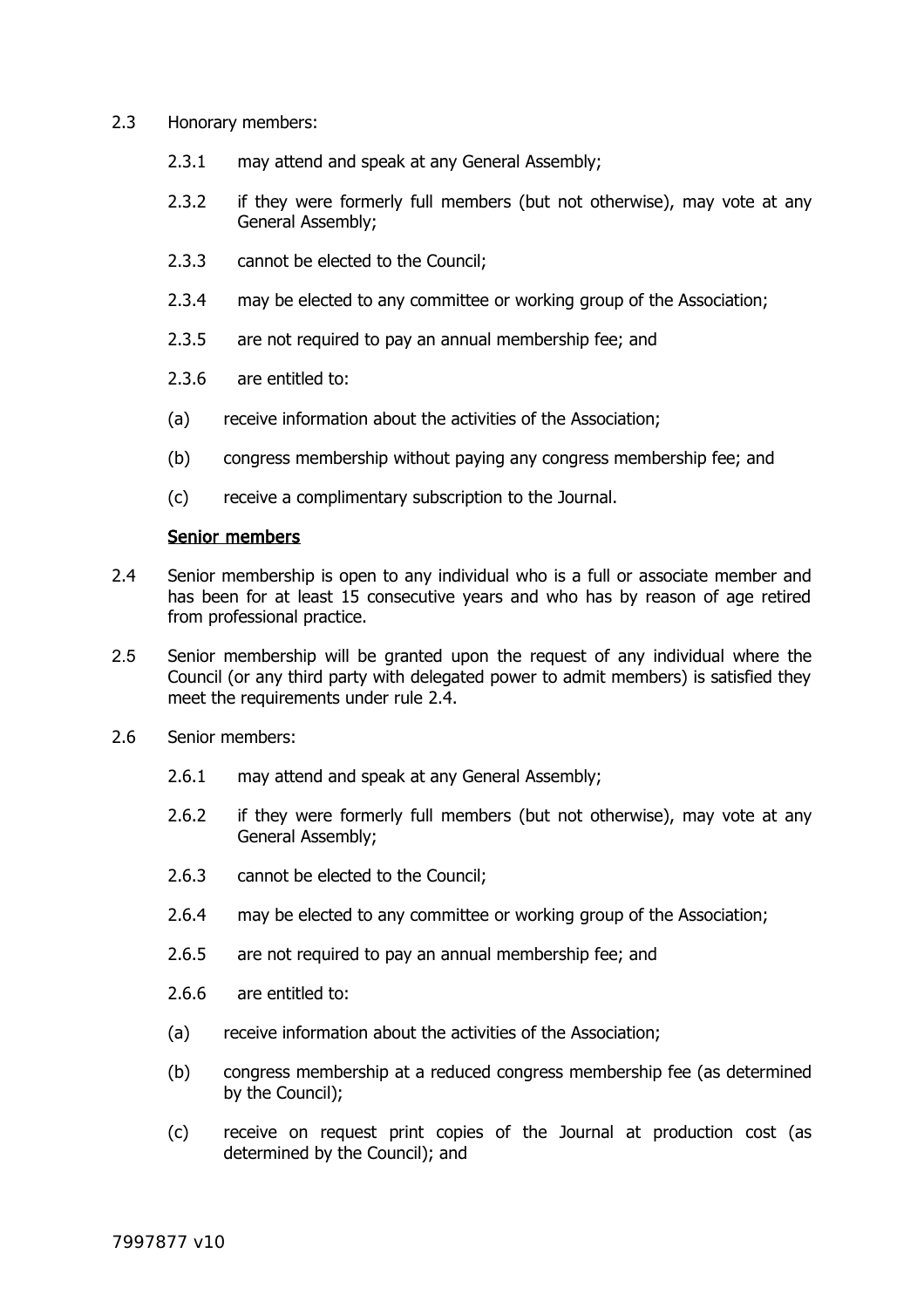(d) receive free online access to the Journal.

### <span id="page-2-1"></span>Full membership

- 2.7 Full membership is open to scientific workers qualified in areas relevant to the Objects and living and working (and thus having their main residency) in Europe and adjacent countries (defined as the countries bordering Europe and countries bordering the Mediterranean Sea).
- 2.8 Full membership will be granted upon the request of any individual where the Council (or any third party with delegated power to admit members) is satisfied they meet the requirements under rule [2.7.](#page-2-1)
- 2.9 Full members:
	- 2.9.1 may attend, speak and vote at any General Assembly;
	- 2.9.2 may be elected to the Council and/or to any other committee or working group of the Association;
	- 2.9.3 must pay an annual membership fee (as determined by the Council);
	- 2.9.4 provided their membership fee is paid in full, are entitled to:
	- (a) receive information about the activities of the Association;
	- (b) congress membership at a reduced congress membership fee (as determined by the Council); and
	- (c) receive a complimentary subscription to the Journal (subject to payment of any additional fee as determined by the Council).

### <span id="page-2-0"></span>Associate membership

- 2.10 Associate membership is open to scientific workers qualified in areas relevant to the Objects who are not eligible for full membership.
- 2.11 Associate membership will be granted upon the request of any individual where the Council (or any third party with delegated power to admit members) is satisfied they meet the requirements under rule [2.10.](#page-2-0)
- 2.12 Associate members:
	- 2.12.1 may attend and speak at any General Assembly;
	- 2.12.2 cannot vote at General Assembly;
	- 2.12.3 cannot be elected to the Council;
	- 2.12.4 cannot be elected to any other committee or working group of the Association (unless otherwise specified in the rules of that committee or working group);
	- 2.12.5 must pay an annual membership fee (as determined by the Council);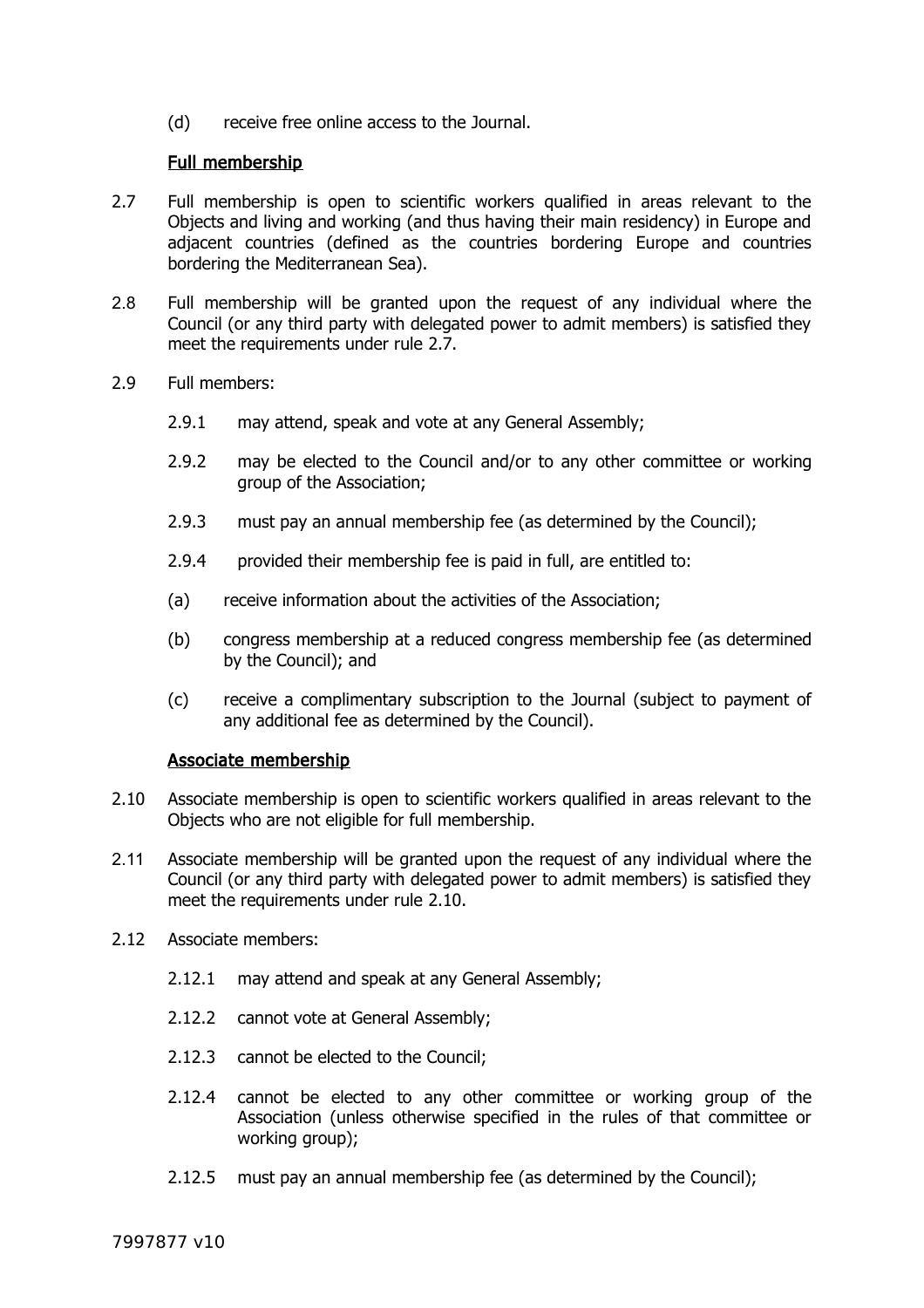- 2.12.6 provided their membership fee is paid in full, are entitled to:
- (a) receive information about the activities of the Association;
- (b) congress membership at a reduced congress membership fee (as determined by the Council); and
- (c) receive a complimentary subscription to the Journal (subject to payment of any additional fee as determined by the Council).

#### <span id="page-3-0"></span>Congress membership

- 2.13 Congress membership is open to honorary, senior, full and associate members, and also to other scientific workers qualified in areas relevant to the Objects of the Association. Congress members who are also honorary, senior, full or associate members therefore have dual memberships of the Association.
- 2.14 Congress membership will be granted upon the request of any individual where the Council (or any third party with delegated power to admit members) is satisfied they meet the requirements under rule [2.13.](#page-3-0)
- 2.15 Congress members:
	- 2.15.1 who are not also honorary, senior, full or associate members, shall pay the full congress membership fee (as determined by the Council);
	- 2.15.2 who are also senior, full or associate members, shall pay a reduced congress membership fee (as determined by the Council);
	- 2.15.3 who are also honorary members, shall not pay a congress membership fee;
	- 2.15.4 provided their congress membership fee is paid in full, are entitled to:
	- (a) attend the scientific sessions of the Congress;
	- (b) receive information about the educational and scientific activities of the Association (as determined by the Council from time to time);
	- (c) receive information about any forthcoming Congress; and
	- (d) be eligible for Congress awards/grants in recognition of their scientific activity.

#### MEMBERS' MEETINGS

#### <span id="page-3-1"></span>3 GENERAL ASSEMBLIES

- 3.1 General Assemblies shall be convened and held in accordance with the Constitution.
- 3.2 If a Congress is held in a year, then the ordinary General Assembly for that year shall be held at the same time and place as the Congress.
- 3.3 Electronic voting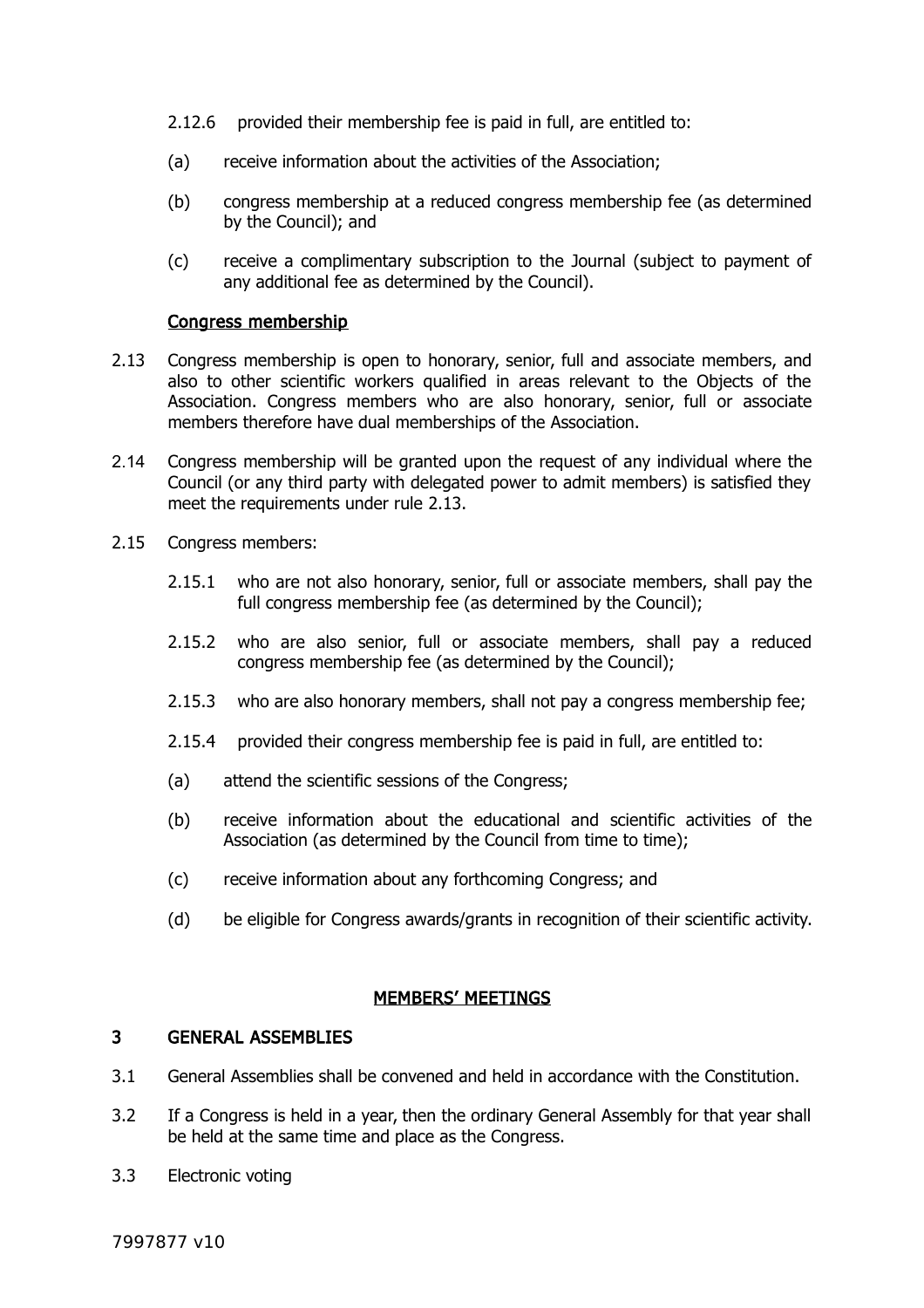- 3.3.1 The Council must ensure that there are appropriate and adequate procedures in place to ensure the security and veracity of electronic voting at General Assemblies.
- 3.3.2 At any General Assembly where the electronic voting procedure is utilised, the Council shall appoint at least five full members present at the General Assembly (including one Trustee) to supervise the electronic voting. When concerning the election of the Trustees, if possible, no member should be a resident of one of the Countries of any of the candidates. At the end of the voting procedure the President will announce the names of those elected, in strict alphabetical order according to last name, to the General Assembly.
- 3.3.3 Any dispute about the conduct of electronic voting shall be referred to a panel set up by the Council to consist of at least two Trustees and at least three members, none of whom were responsible for supervising the voting to which the complaint relates.

### 4 CONGRESS

- <span id="page-4-1"></span>4.1 The Association will hold regular meetings to facilitate exchange of results of scientific work carried out by members ("Congress"). Congress will normally be held annually but there is no requirement to hold a Congress in every year.
- 4.2 The place and date of any Congress will be determined by the Council and notified to members, generally at least two years in advance.
- 4.3 The Council shall select papers and lectures for the Congress and decide on any awards/grants to Congress members.
- 4.4 The Council shall establish a scientific committee to organise the scientific programme for Congress and shall appoint the chair of that committee. The scientific committee should have no more than 20 ordinary members. The Congress programme must be approved by the Council after preparation by the scientific committee.
- 4.5 Congress will be organised and run by an appointed PCO (Professional Congress Organizer) and the Renal Science Chair shall oversee the PCO's activities in this regard.

## APPOINTMENT AND RETIREMENT OF TRUSTEES

### <span id="page-4-0"></span>5 ORDINARY TRUSTEES

- 5.1 Ordinary Trustees shall be elected at ordinary General Assemblies.
- 5.2 To be eligible for election as an Ordinary Trustee, an individual must:
	- 5.2.1 be a full member of the Association; and
	- 5.2.2 be proposed in writing by two other full members of the Association, such proposal being sent to the Council and received at least two months in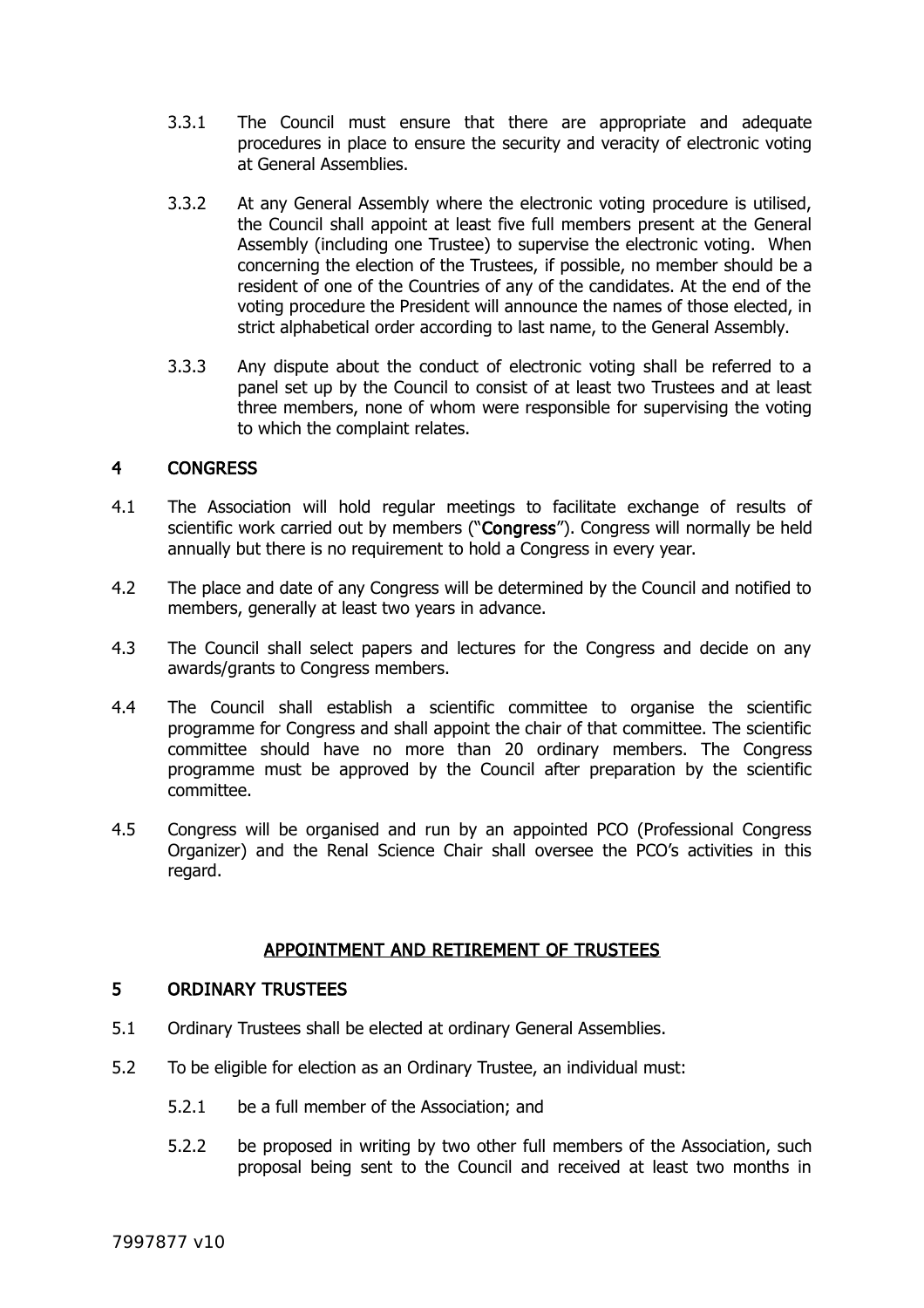advance of the ordinary General Assembly at which their election is proposed to take place.

- 5.3 Notice of Ordinary Trustee vacancies shall be sent to all members, at least six months in advance of the ordinary General Assembly in which elections are proposed to take place.
- 5.4 Any proposals for Ordinary Trustee candidacy shall be made available to voting members.
- 5.5 Trustee candidates are not allowed to use the member mailing list to promote their candidacy. A general promotional e-mail will be prepared and sent to all eligible voting members for this purpose.
- 5.6 The list of candidates for election as Ordinary Trustees at an ordinary General Assembly shall be sent out with the notice for that General Assembly.
- 5.7 Voting members shall elect Ordinary Trustees by voting either in person at an ordinary General Assembly or electronically using the internet voting facility established for this purpose. The Council shall ensure that security measures are in place to ensure a safe and anonymous election process.
- 5.8 If two or more candidates resident in the same country receive sufficient votes to be among those elected, but this would result in there being more than two Trustees from the same country on the Council, the candidate(s) with the higher number of votes will be elected and the remaining candidates shall not be admitted to the Council.
- 5.9 In the event of a tie, the voting members present at the ordinary General Assembly will vote again by a show of hands to determine which of the tied candidates should be elected. In the event of a further tie, the chair shall have a casting vote.
- 5.10 The final result shall be announced to the General Assembly, but the breakdown of votes shall not be announced or otherwise made public. Successful candidates may receive a breakdown of votes, including candidate names, provided that they must not disclose this information to third parties. Unsuccessful candidates may receive a breakdown of votes, not including the names of other candidates, provided that they must not disclose this information to third parties.
- 5.11 No more than three ordinary Trustees may change each year. Therefore, if more than three ordinary Trustees end their term of office at the same time, the Trustees necessary to satisfy this requirement will remain in office for one more year. The decision as to who will continue will be made by secret ballot by the remaining Trustees.
- 5.12 An ordinary Trustee who is elected to an ex-officio post ends his/her previous position by accepting the new one.

## <span id="page-5-0"></span>6 EX-OFFICIO TRUSTEES

6.1 The Ex-Officio Trustees include: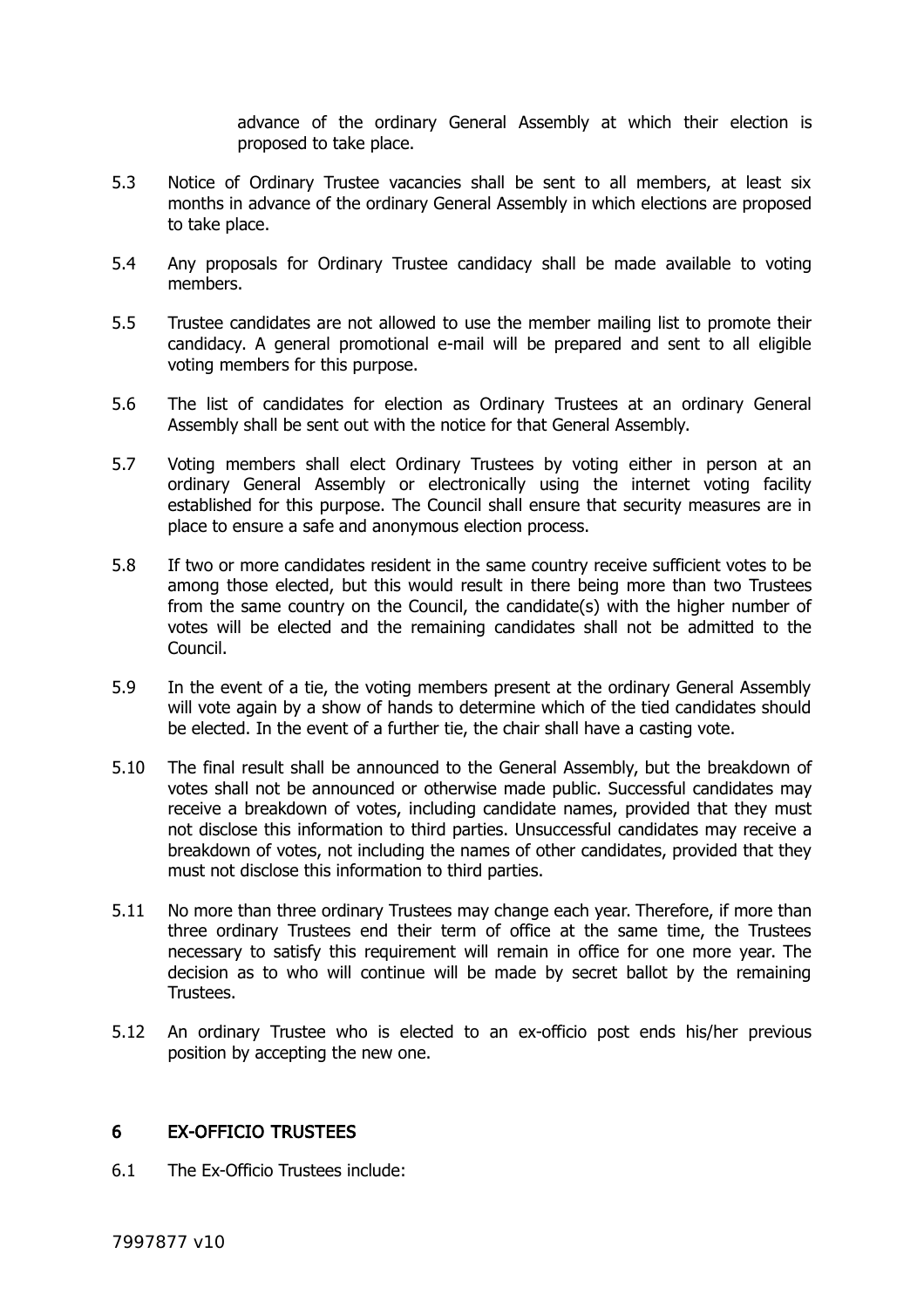- 6.1.1 the President,
- 6.1.2 the Secretary-Treasurer,
- 6.1.3 the Renal Science Chair (Chair of Administrative Offices),
- 6.1.4 the Clinical Nephrology Governance Chair (Chair of the Registry), and
- 6.1.5 the Editor-in-Chief of the Journal.
- 6.2 Ex-Officio Trustees shall be elected at ordinary General Assembly.
- 6.3 To be eligible for election as an Ex-Officio Trustee, an individual must:
	- 6.3.1 be a full member of the Association and have been a full member for at least the previous five years;
	- 6.3.2 submit a written election proposal, specifying the office for which the proposal is submitted, along with a letter of support from two other full members, such proposal being sent to the Council and received at least three months in advance of the ordinary General Assembly in which elections will be made;
	- 6.3.3 be nominated for the post by the Council in accordance with rule [6.7.](#page-6-0)
- 6.4 To be eligible for election as President, a person must also have served as a Trustee.
- 6.5 Notice of Ex-Officio Trustee vacancies shall be sent to all members, at least six months in advance of the ordinary General Assembly in which elections will be made.
- 6.6 Applications for Ex-Officio Trustee positions must specify the position applied for and applications for multiple Ex-Officio Trustee positions at the same time are not permitted.
- <span id="page-6-0"></span>6.7 Once the deadline for submission of proposals is passed, the Council shall compile a list of candidates, including the names of the members proposing them, and circulate this, along with the proposals, to all Trustees. The Council shall, by secret ballot at a Council meeting, nominate one candidate for each of the Ex-Officio Trustee posts. In the event of a tie, the chair of the meeting shall have a second or casting vote.
- 6.8 The list of the candidates nominated under rule [6.7](#page-6-0) shall be sent out to members along with the notice calling the ordinary General Assembly at which the Ex-Officio Trustees may be elected.
- 6.9 Once elected by the General Assembly, the Ex-Officio Trustee shall be formally appointed to the post at the next ordinary General Assembly. During the period between election and commencement of service, the individual should attend and may speak at Council meetings, provided that they shall not be entitled to vote (otherwise than in any capacity as an existing Trustee).
- 6.10 No more than one of the following ex-officio Trustees can end their term at the same time: the Secretary/Treasurer and the Renal Science Chair; unless one of these exofficio Trustees will remain on the Council as a result of being elected for another of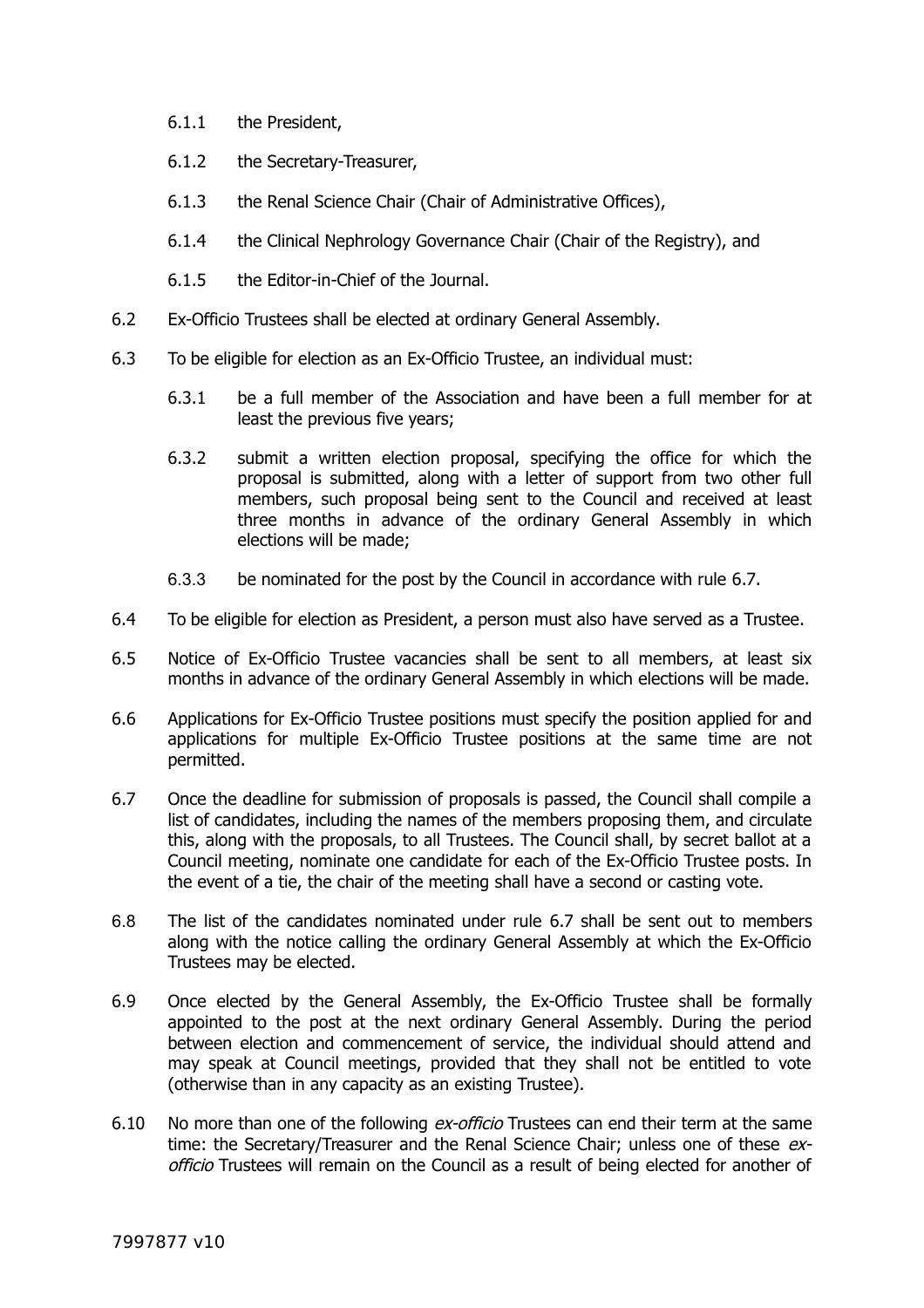the *ex-officio* posts. The decision as to who will continue in his/her position, for one extra year, will be taken by the Council upon proposal by the President.

## DELEGATIONS AND AUTHORITIES

### 7 GENERAL

7.1 The Council has overall responsibility for management of the Association's operations, assets and finances. The Council may however delegate any of its functions to committees or third parties under the terms of the Constitution.

### 8 FINANCIAL MATTERS

- <span id="page-7-2"></span>8.1 Any bank account in the name of the Association must be held in the names of the Secretary-Treasurer and the Renal Science Chair and they must be authorised signatories on the account (provided that in exceptional circumstances, and subject to the bank's prior written approval, another Ex-Officio Trustee may be appointed as an account holder and signatory).
- <span id="page-7-3"></span>8.2 Subject to clause [8.3,](#page-7-4) responsibility for the Association's day-to-day financial transactions is delegated to senior staff at the Association. These staff may authorise proper payments by the Association, for example to suppliers or to honour contractual obligations.
- <span id="page-7-4"></span>8.3 The authority in clause [8.2](#page-7-3) is subject to the following:
	- 8.3.1 Any payment with a value of over 50,000 Euros (€50,000) must be authorised in advance in writing by at least one of the named account holders (i.e. generally either the Secretary-Treasurer or the Renal Science Chair subject to the proviso in clause  $8.1$ ).
	- 8.3.2 A joint signature from both of the named account holders (i.e. generally the Secretary-Treasurer and the Renal Science Chair subject to the proviso in clause  $8.1$ ) is required for the following transactions: opening or closing bank accounts and investments.

### 9 SIGNATURE OF AGREEMENTS

- <span id="page-7-0"></span>9.1 Subject to clause [9.2,](#page-7-1) the Council delegates responsibility for the Association's dayto-day contracts and agreements to senior staff at the Association. These staff may sign agreements on behalf of the Association, for example with suppliers.
- <span id="page-7-1"></span>9.2 The authority in clause [9.1](#page-7-0) is subject to the following:
	- 9.2.1 Any contract with a value of over 50,000 Euros (€50,000) must be authorised in advance in writing by either the Secretary-Treasurer or the Renal Science Chair (or in their absence the President).
	- 9.2.2 Any contract with a value of over 500,000 Euros (€500,000) must be signed by either the Secretary-Treasurer or the Renal Science Chair (or in their absence the President).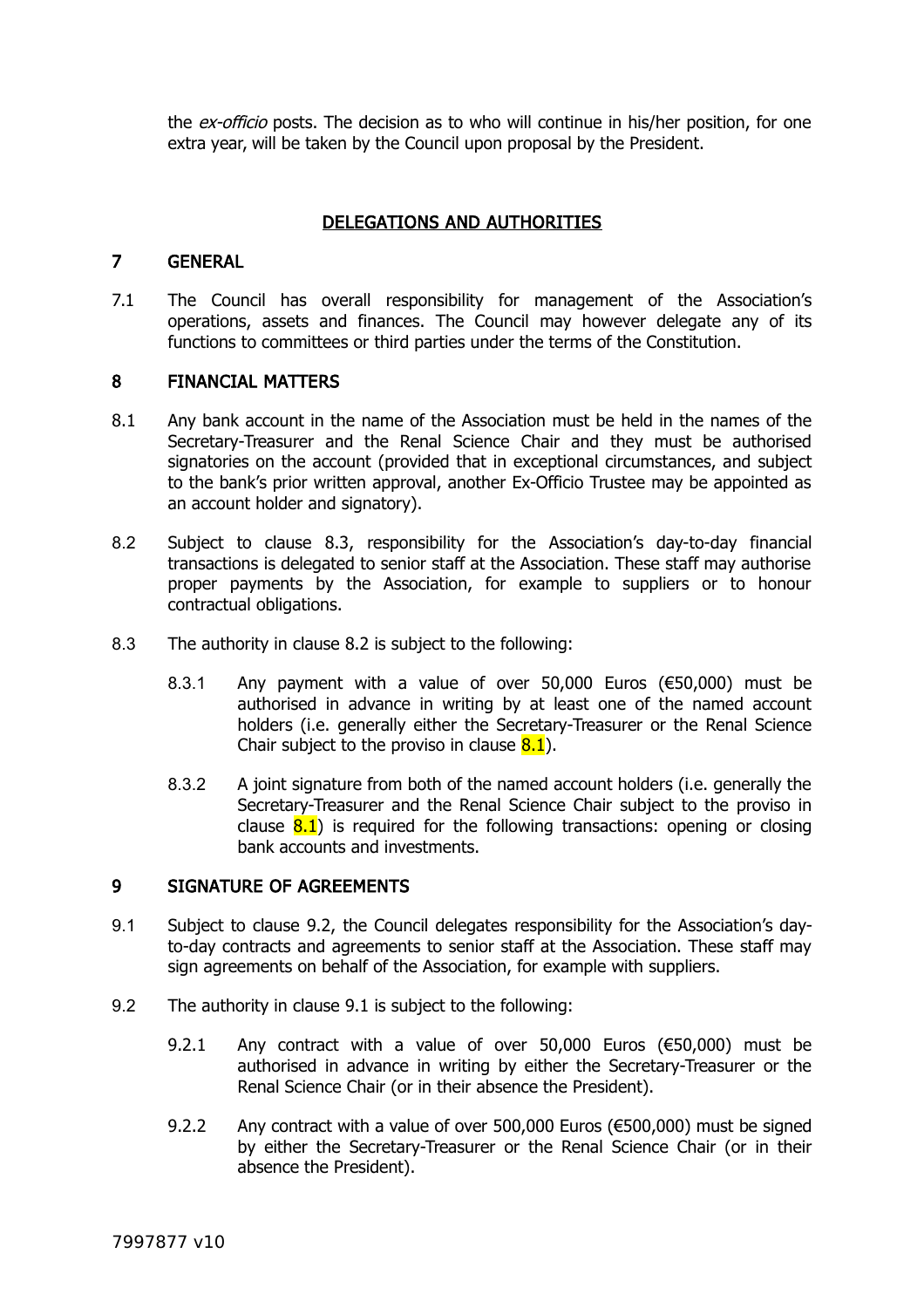### 10 ROLES OF EX-OFFICIO TRUSTEES

- 10.1 The Council will delegate certain of its functions to one or more Ex-Officio Trustee(s) to ensure effective administration of the Association. Relevant information on Ex-Officio Trustee roles and functions will be posted on the Association's website.
- 10.2 Where a certain function or responsibility is delegated to an Ex-Officio Trustee, they may further delegate this to another person or committee provided that this is in accordance with the Constitution.
- 10.3 In general terms:
	- 10.3.1 The President shall:
	- (a) preside over the Association;
	- (b) preside over any Council meeting or General Assembly or Congress that they attend and have a second or casting vote at such meetings (where votes are held); and
	- (c) have responsibilities in relation to meetings, collaboration with other bodies and diplomas/certificates.
	- 10.3.2 The Secretary-Treasurer shall generally have responsibilities in relation to financial matters, diplomas/certificates, correspondence, meetings (including minutes) and Trustee elections.
	- 10.3.3 The Renal Science Chair (Chair of the Administrative Offices) shall:
	- (a) coordinate Association activities related to renal science and translational research in nephrology; and
	- (b) have responsibilities in relation to financial matters, member relations and records, Congress, industry relations, Principal Office and advertising/promotion.
	- 10.3.4 The Editor-in-Chief of the Journal shall:
	- (a) coordinate the activities of the Journal;
	- (b) have responsibilities in relation to publication and administration of the Journal and nomination of an editorial board and deputy editor of the Journal for approval by the Council.
	- 10.3.5 The Clinical Nephrology Governance Chair shall:
	- (a) coordinate Association activities impacting upon clinical and transitional science; and
	- (b) have responsibilities in relation to the Registry.
- 10.4 If an Ex-Officio Trustee is unable or unwilling to perform their responsibilities then the Council may allocate some or all of those responsibilities to another Trustee.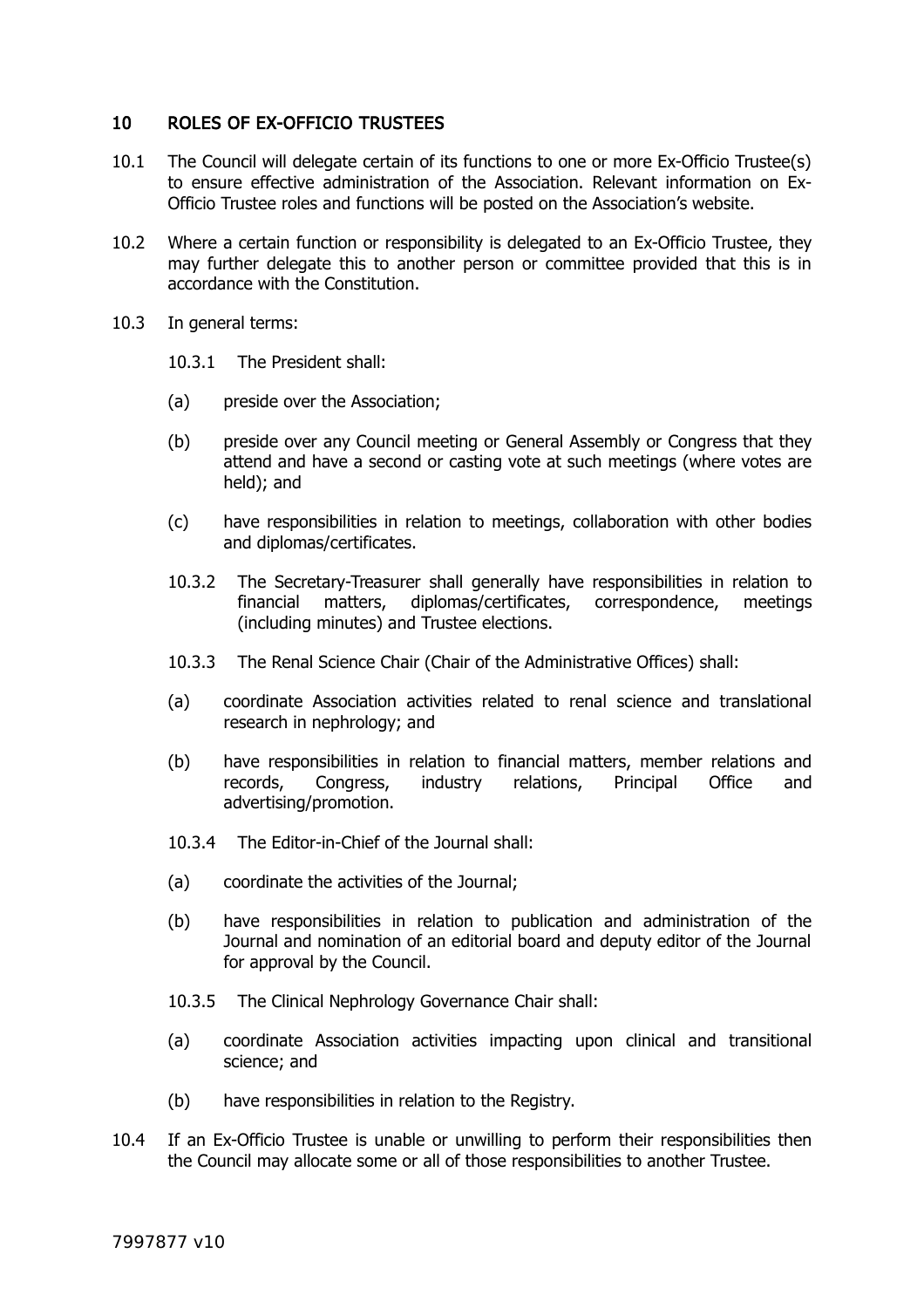- 10.5 If an Ex-Officio Trustee leaves the Council, the Council may delegate the functions of the outgoing Ex-Officio Trustee to another Trustee who shall perform them until a replacement is elected or co-opted.
- 10.6 All ex-officio Trustees are entitled to receive personal secretarial help during his/her term (with the exception of the Clinical Nephrology Governance Chair who is supported by the Registry staff). The Principal Office will normally provide this secretarial help. If external secretarial help is needed, in order to allow a smooth transition from one ex-officio officer to the newly elected one, the support can be provided for a maximum of three months after the term's end. Purchase of one item of electronic equipment (i.e. phone/laptop) for each term for the ex-officio Trustee and the eventual personal assistant is possible: this should be reasonable, both in price and in number. Anything above this should be authorised by the Secretary-Treasurer, or in case of the Secretary-Treasurer, by the ERA-EDTA President and ERA-EDTA Renal Science Chair together.

## COUNCIL MEETINGS

### 11 ORGANISATION

- 11.1 Council meetings may be held in any country within Europe and adjacent countries (defined as the countries bordering Europe and countries bordering the Mediterranean Sea). At least one meeting each year shall be held in the UK. The Council shall determine the location of each Council meeting and shall aim to do so at least six months in advance.
- 11.2 The Council may permit non-Trustees to attend Council meetings where appropriate provided that non-Trustees may not vote.
- 11.3 The Council will generally meet twice during Congress, once before Congress (pre-Council) and again immediately after the end of the scientific sessions on the last day of the Congress (post-Council).

### ACTIVITIES

### 12 RESERVE FUND

- 12.1 The Association shall maintain a reserve fund with the aim of providing sufficient economic means to deal with events and/or expenses that may threaten the operation or financial viability of the Association.
- 12.2 The Reserve Fund shall be invested in low/medium risk investments that do not conflict with the ethical or scientific aims of the Association.
- 12.3 The Council may by resolution passed at a Council meeting where at least two-thirds of the Trustees are present or by unanimous written resolution resolve to apply the reserve fund to deal with events and/or expenses that threaten the operation or financial viability of the Association.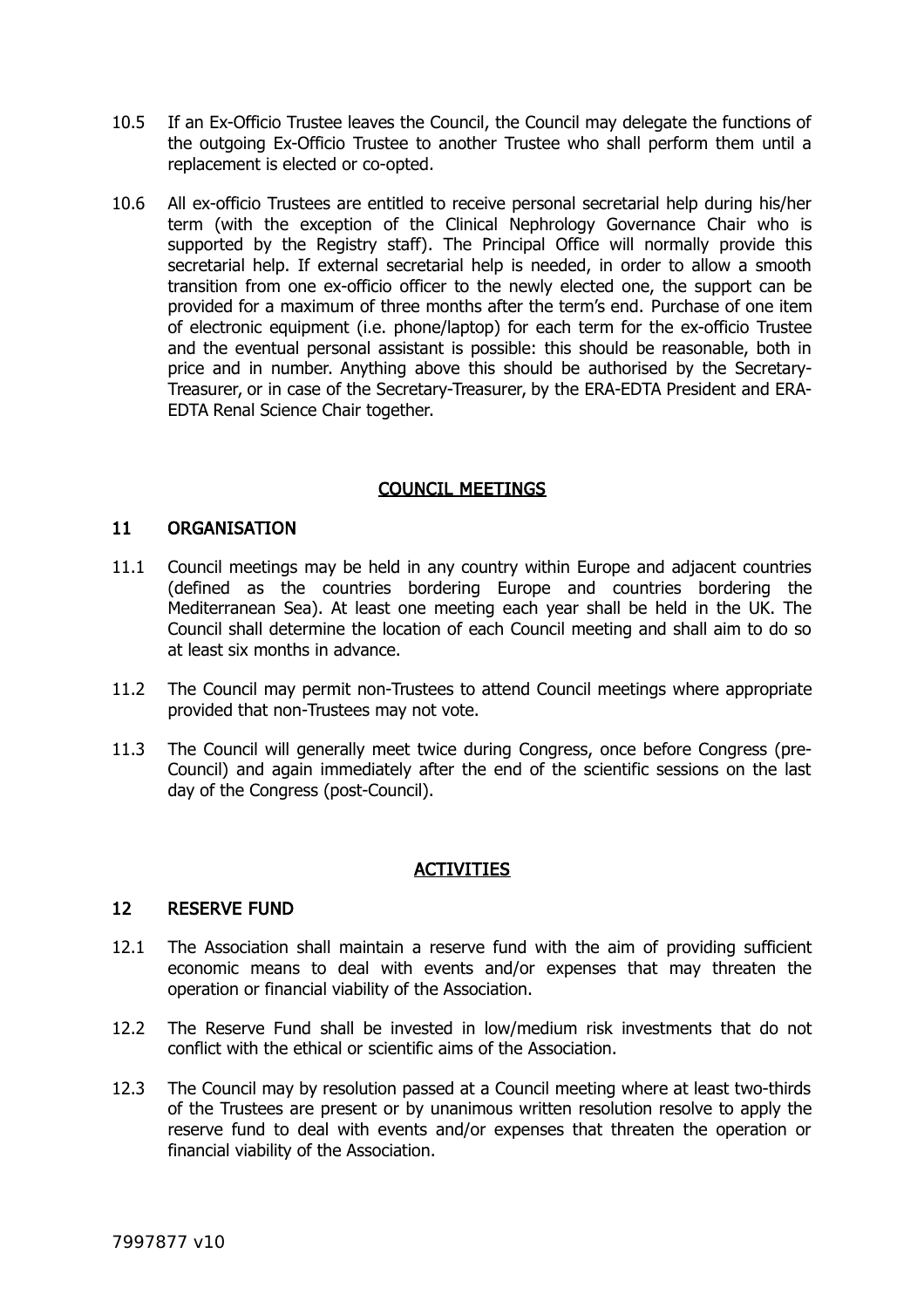## 13 PUBLICATIONS

- <span id="page-10-2"></span>13.1 The Association shall produce an official journal, entitled "Nephrology, Dialysis, Transplantation", which title may be changed by resolution of the Council ("Journal").
- 13.2 The Association may publish other journals, material and information, provided that this is authorised by the Council and in compliance with the Constitution and relevant laws.
- 13.3 The Council shall ensure that any journals are appropriately managed and produced and may appoint and delegate responsibility for journals to editors-in-chief and editorial committees.
- 13.4 Proper remuneration should be given to the editors-in-chief as decided by the Council.

### 14 REGISTRY

- <span id="page-10-1"></span>14.1 The Association shall operate a registry for carrying out studies dealing with the epidemiology and demography of renal failure and other aspects of renal disease ("Registry").
- 14.2 The Council shall establish a Registry committee to supervise the work of the Registry.
- <span id="page-10-0"></span>14.3 The Council may delegate the Registry's work to qualified third parties but must ensure that any such arrangement is governed by an appropriate agreement including limits on expenditure where appropriate.
- 14.4 The Registry shall be located within Europe and adjacent countries (defined as the countries bordering Europe and countries bordering the Mediterranean Sea). The Council may resolve to move the Registry to another country within this area, subject to the terms of any contract under rule [14.3.](#page-10-0)
- 14.5 The research work conducted by the Registry may be reported to members at the annual Congress or in the Association's publications or elsewhere.

### 15 COMMITTEES AND WORKING GROUPS

- 15.1 The Council may establish committees and working groups in line with the Constitution and subject to oversight by the Council.
- 15.2 The Council may prepare terms of reference and rules for committees and working groups.

## STANDARDS OF CONDUCT

### 16 CONFLICTS OF INTEREST

16.1 All Trustees and members of committees and working groups must ensure that they disclose any personal interest that could conflict with the interests of the Association.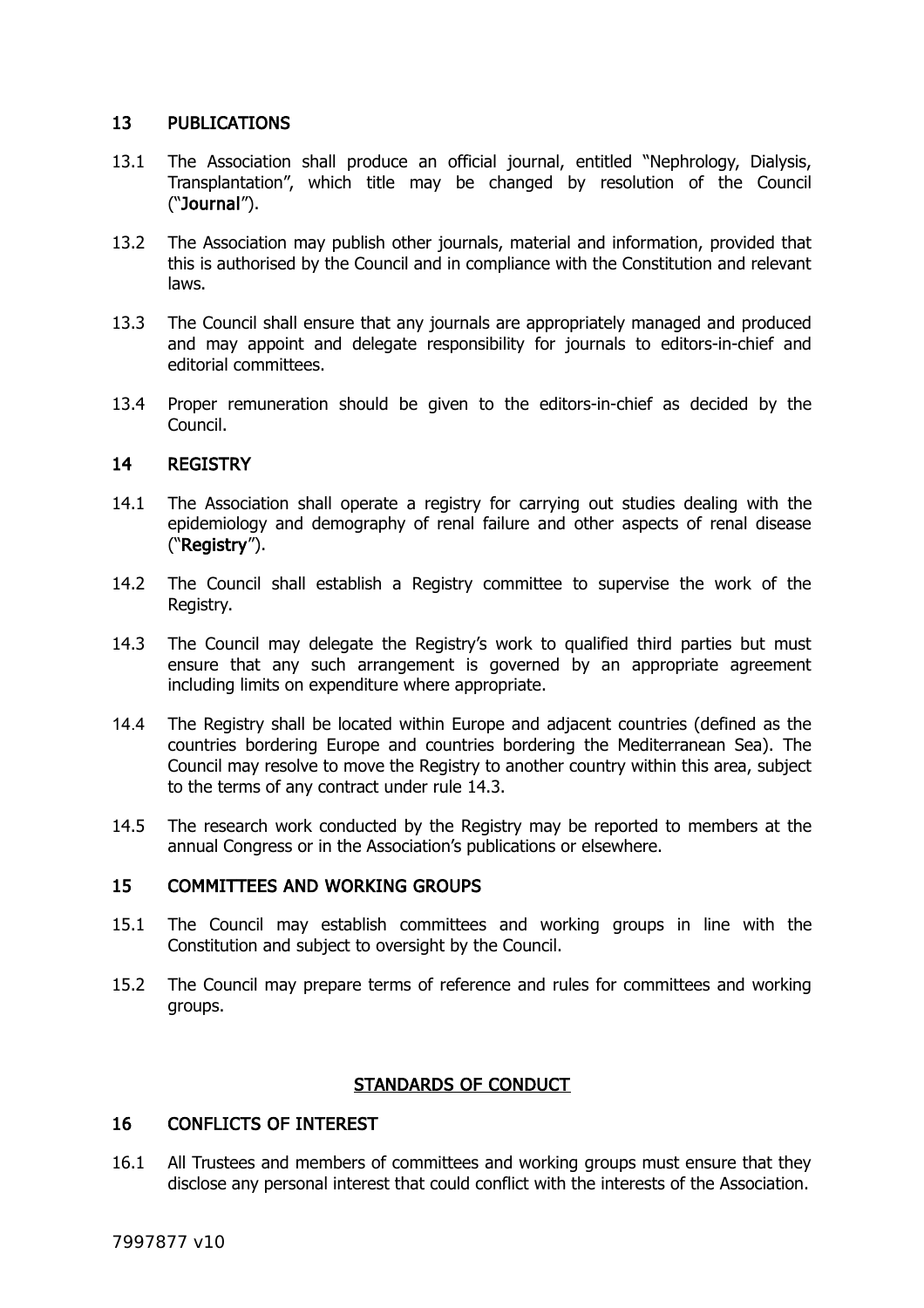- 16.2 The Council may establish rules and procedures governing disclosure of interests.
- 16.3 Trustees and members of Association committees or working groups should refrain from accepting similar positions in other societies with similar aims. If by any chance this however happens, the Council will decide, case by case, if the person can keep the positions or if she/he must choose one or the other. Generally speaking, the following rules should be respected:
	- a. An Ex-Officio Trustee is not allowed to be an officer of another international society in nephrology or related fields, or a council member of another international society;
	- b. An Ordinary Trustee is not allowed to be a council member of another major international nephrology society;
	- c. A Chair of a Committee cannot be in a similar position of a Committee with similar aims in another international society;
- 16.4 The Council may remove a Trustee or committee or working group member from office if the Council determines that a conflict of interest cannot be satisfactorily managed, subject to any relevant provisions in the Constitution.

### <span id="page-11-0"></span>17 CONDUCT OF MEMBERS

- 17.1 Members of the Association shall conduct themselves professionally in their dealings with or on behalf of the Association, and shall not do anything to bring the reputation of the Association into disrepute.
- 17.2 In particular, members of the Association shall:
	- 17.2.1 comply with all applicable laws relating to anti-bribery and anti-corruption;
	- 17.2.2 avoid personal and professional conduct that may adversely affect the Association or cause damage to its reputation;
	- 17.2.3 not offer, promise, pay, give or authorise any financial or other advantage on behalf of the Association that does or could reasonably be seen to induce any person to act improperly in the performance of a business, employment, public or official function;
	- 17.2.4 only hold themselves out as associated with the Association, or use its logo, where this is authorised by the Association;
	- 17.2.5 not use their membership of the Association as a means of conveying a level of competency or professional standard;
	- 17.2.6 not discriminate against, bully or harass others, including because of cultural differences, role differences, age, disability, education, ethnicity, gender, language, national origin, political beliefs, race, religion, sexual orientation, or marital, family status or socio-economic status;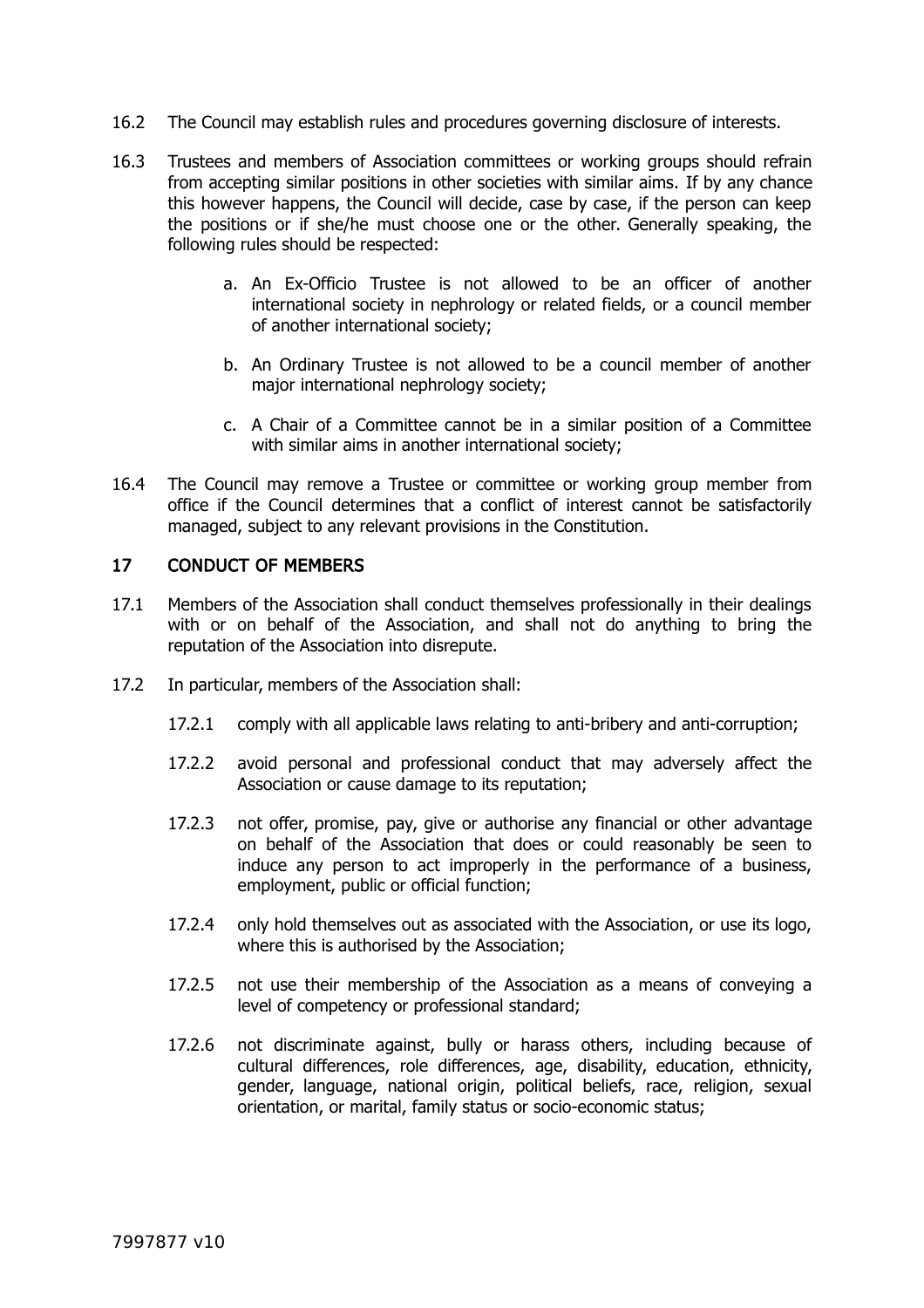- 17.2.7 act in accordance with the Declaration of Helsinki (regarding research done on humans) and the Declaration of Istanbul (regarding organ trafficking and transplant tourism);
- 17.2.8 maintain the confidentiality of any confidential information disclosed to them by virtue of their role in the Association;
- 17.2.9 inform the Association of any conflict of interest that could negatively affect the Association or the individual's role within it and comply with any reasonable requirements of the Council in relation to the conflict;
- 17.2.10 subject to any applicable laws, inform the Council without delay of any civil or criminal penalty against them that may cause reputational damage or otherwise negatively impact on the Association;
- 17.2.11 if sentenced by any Court for any offence which may affect Association or cause damages (including reputational damages) to the Association (for such purpose, a plea-agreement or any similar alternative is considered equal to a Criminal Court decision: a first instance decision is equal to a final judgment), they must immediately resign from any position within any Association Committee/Board/Council, etc. and also from being an Association member. They can re-apply as an Association member only after the eventual sentence time has passed, but they will no longer be eligible for any position within any of the Association Committees/Boards/Council, etc. for at least 10 years: however, taking into account the interest of the Association in connection with the seriousness of the charges, the Council can decide to extend this 10-year ban.
- 17.3 Failure to comply with this rule [17](#page-11-0) may lead to the Council imposing sanctions, including restriction of benefits, or suspension or termination of membership.

### ADMINISTRATION

#### 18 ADMINISTRATIVE PROVISIONS

- 18.1 No provision in these Rules may be inconsistent with, or affect or repeal anything contained in, the Constitution.
- 18.2 In the event of any conflict between the Constitution and these Rules, the Constitution takes precedence.
- 18.3 These Rules may be amended by resolution of least 66% of the Trustees present and voting at a quorate Council meeting.
- 18.4 The Council may make additional rules, regulations, codes, procedures or standing orders in accordance with the Constitution.
- 18.5 Notices or communications to the Association or the Council shall be sent to the Principal Office.